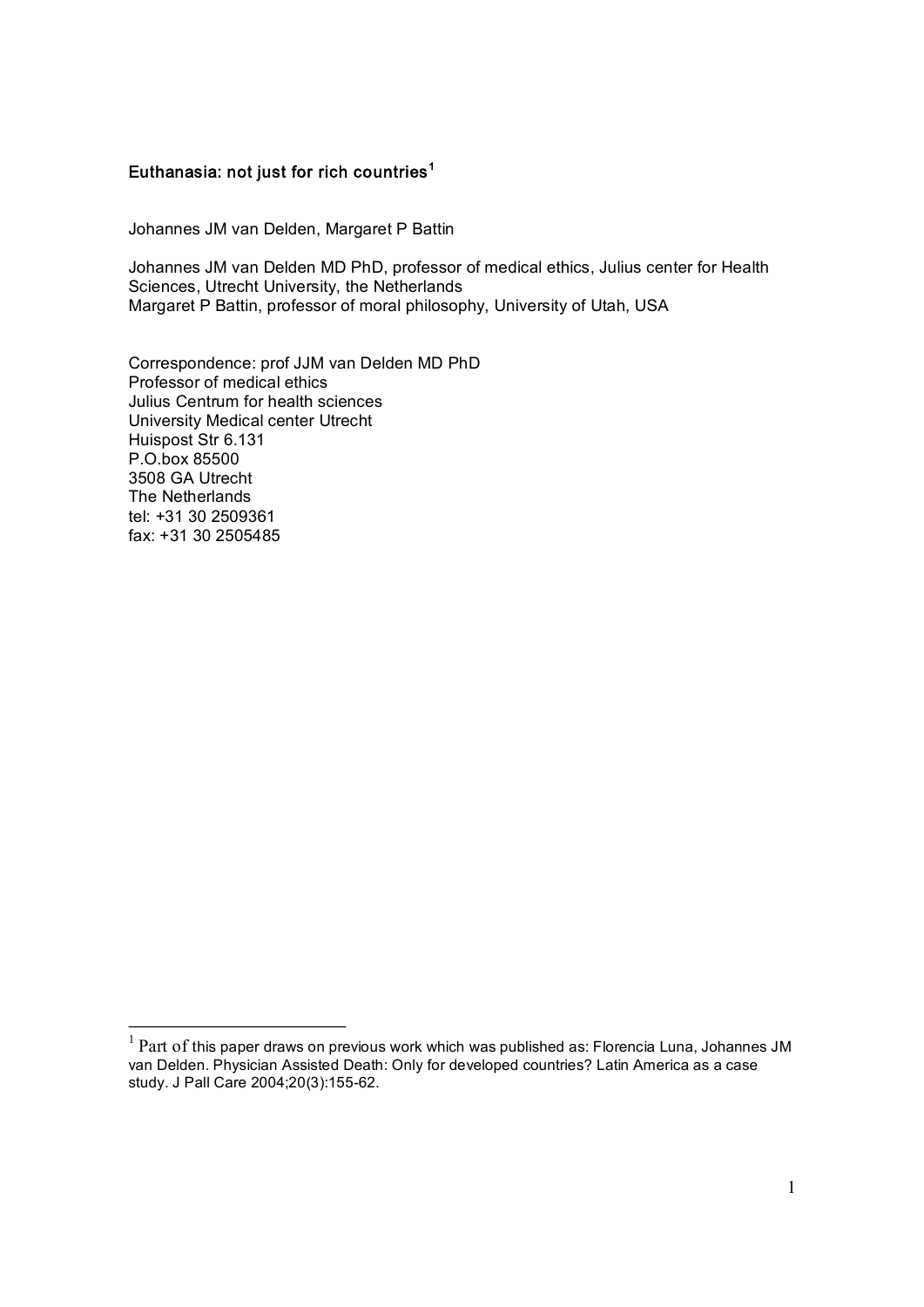# Euthanasia: not just for rich countries

Draft version of December 20, 2005

NB referencing still has to be harmonized

# 1. Introduction

There is a broad recognition of the fact that continuing medical treatment is not always beneficial to the patient, nor need it always be what the patient wants. This has led to a debate about the way physicians may or may not be involved in the end of life of patients. On what grounds can they withhold or withdraw treatment? Could there be a justification for the active ending of life of the patient? This debate is certainly not typical for anyone country, rather it has, we believe, a global character. Much of this debate has been done in developed countries, but in developing countries (eg. Colombia) the debate is present as well, even when not considered a top priority regarding public health issues and even though there are no reliable data about the prevalence of end-of-life decisions.

While we do not want to deny the heterogeneity across developing countries (3), we think, at the same time, that two features seem common to most of these countries: poverty and inequality. For some (mostly only few) inhabitants of these countries all that modern health care can offer is affordable, for others not even a decent minimum is available. It is precisely this characteristic that prompts the question that we pose here: do these circumstances justify a more restrictive approach to end-of-life issues in developing countries? With respect to end-of-life decisions we will focus on voluntary euthanasia and physician–assisted suicide. Although one can argue that there are morally relevant differences between the two in some respects, for the purpose of this article we will treat them as 'two of a kind'. We will use the term 'physician assisted death' (PAD) to describe both decisions.

In this article we want to answer the following question: if we assume that PAD is morally justified in industrialized countries should we accept it for developing countries as well or are there relevant moral reasons to refuse it there? At stake therefore is the moral relevance of differences between countries. We will not argue for the moral justification (or lack of justification) of physician assisted death as such, but will instead analyse whether there are special reasons for treating developing countries differently from developed countries. To do this, we will sketch the main arguments with which positions pro and contra physician assisted death are substantiated in the bio-ethical literature (4,5, add ref Peggy 2005). If we want to hold to different moral positions for different places we will have to argue for the moral relevance of the difference. Simply pointing to different circumstances or different cultural backgrounds will not suffice.

## 2. Common arguments pro and contra physician assisted death

## 2.1 Arguments pro physician assisted death

The two fundamental values that support the acceptance of physician assisted death are autonomy and well-being. We follow Feinberg in differentiating between the autonomy as a right and as a value (or ideal) (6). Autonomy as a value refers to the interest persons have in living their own lives according to their own conceptions of a good life. The right of self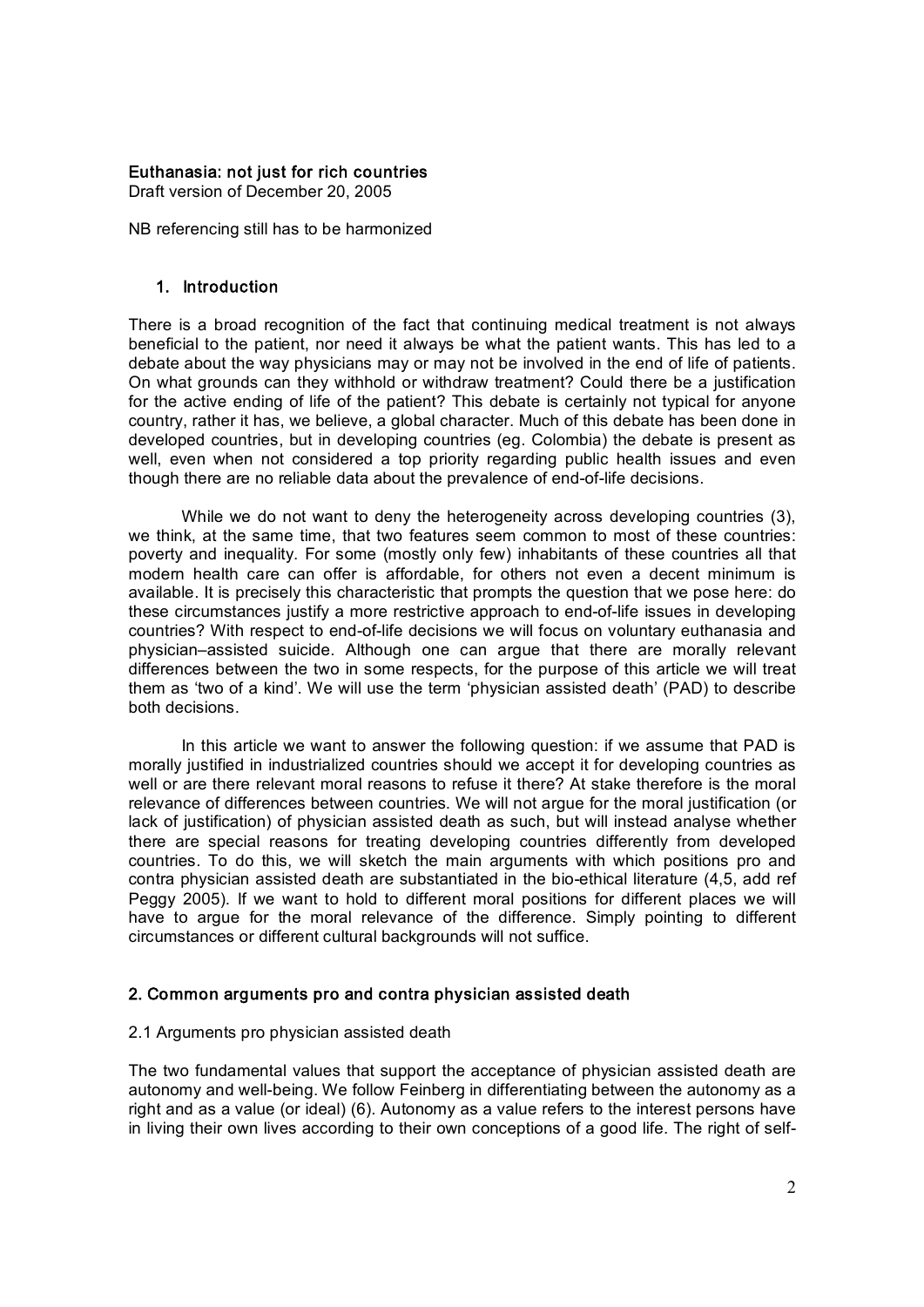determination protects the value of autonomy by ensuring that persons, once they meet certain criteria for competency, are left free to act on these decisions (with certain restrictions, of course). Autonomous decision-making is of value in the last period of one's life as well: many people will want to maintain the quality of their life in that period as much (or even more) as before. These people may also want to influence the circumstances and timing of their dying and death.

The counterargument will deny that the person who requests physician assisted death really wants to die: with sincere attention for the 'question behind the question' the request to die will surely turn out to be something else. There is some truth in this, since people sometimes do request PAD for other reasons than wanting to die. What this fact justifies, however, is serious attention for the motives of the person who asks for PAD, not a dismissal of all requests, nor of PAD as such.

Another counterargument will deny that choosing one's own death falls within the scope of self-determination: according to this view a person's freedom cannot be extended to allow for the removal of the very condition for freedom: life itself. We cannot justify someone's death on the grounds that it is good for him, while also denying the existence of another value, embodied in him (7). While we acknowledge the consistency of this argument, we do not think it rules out the possibility of PAD altogether. Recognizing the interest-independent value of a person, on the contrary, is essential to the notion of 'dying with dignity'. In some cases of unbearable suffering, however, life itself has become undignified. In those cases a person cannot sustain both life and dignity. Paradoxically then, respect for an object of dignity can sometimes require its destruction.

Often the counterargument of life being an unalienable right is supported by drawing a parallel with slavery: people are not free to sell themselves into slavery, thus giving up freedom. But as Frances Kamm stated, this is a false analogy (8). Requesting for physician assisted death involves waiving one's right to go on living, not turning the right over to someone who then has power over that person.

The second value supporting physician assisted death is patient well-being, or rather the absence of well-being. Obviously, the person who requests physician assisted death will not consider his or her life as a benefit but will have come to see it as a burden. It should be noted that in most systems tolerating physician assisted death the patient's opinion alone, even if competent, is regarded as necessary but insufficient evidence that continued life for him or her is worse than life at all. The physician will have to judge the clinical situation and the patient's prospects as well. The Dutch law on euthanasia for instance states that "unbearable suffering without prospect of relief" is one of the conditions for performing physician assisted death, to be determined by the physician (2). This condition necessarily means a limitation to the right of self-determination. The justification of this limitation lies in the role of the physician: physicians always need justifications for their acts other than patient preferences (e.g. medical necessity). The result of this view on physician assisted death is the medicalization of the end of life, since whether or not physician assisted death is justifiable becomes largely a matter of medical discretion (9).

The counter-argument will deny that there can ever be (or at least far too seldom to justify a policy) medical circumstances that would justify the physician to comply with a request for physician assisted death. According to this view good palliative care can relieve almost all suffering, albeit sometimes at the cost of consciousness as in terminal sedation.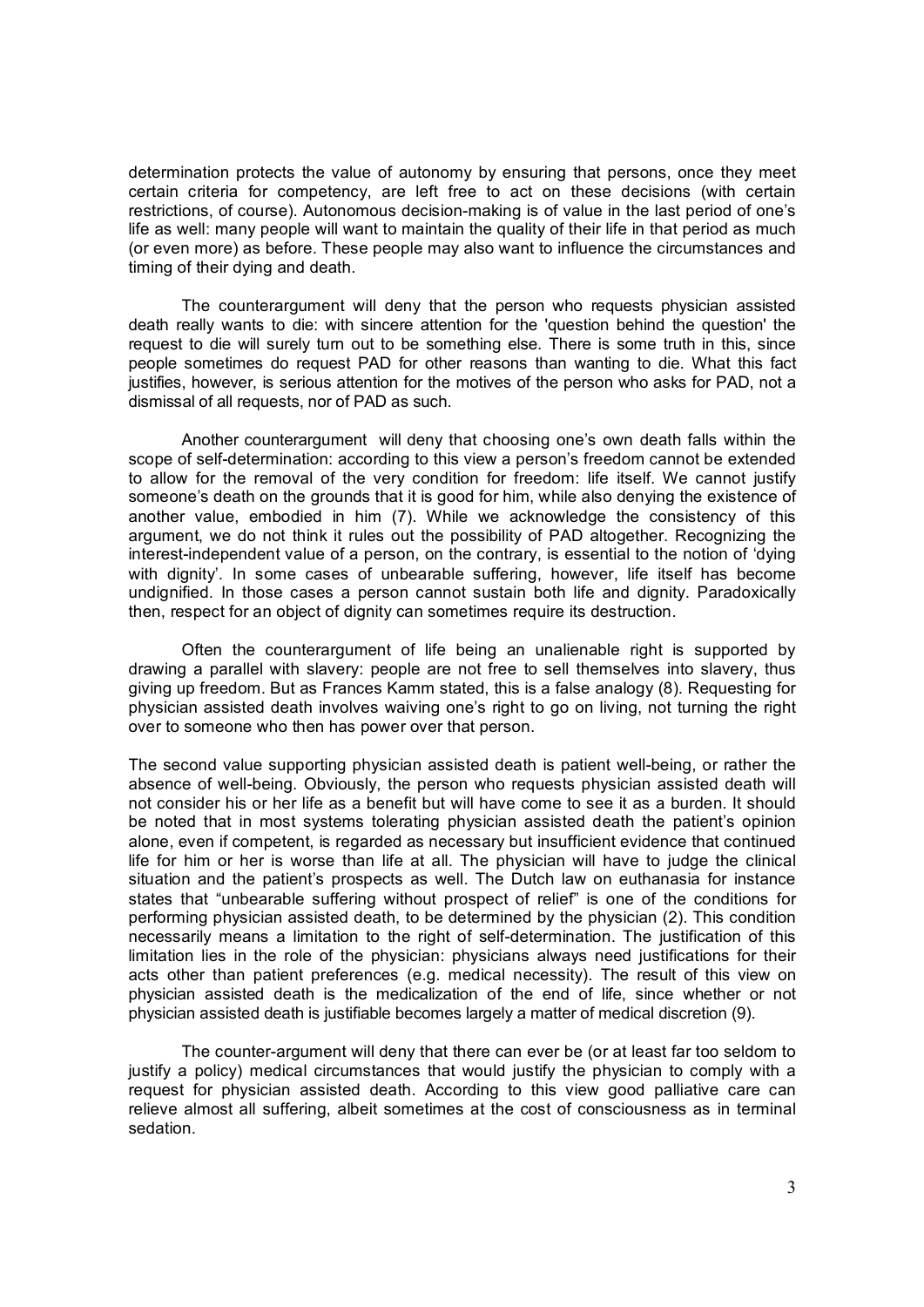#### 2.2 Arguments contra physician assisted death

There would also seem to be two major lines of arguments against physician assisted death. The first is the deontological view that the deliberate killing of innocent persons (in casu the patient) is always wrong. Often this view will be stated with reference to the sanctity of life. Against this claim it will be argued that most opponents of physician assisted death do accept the forgoing of lifesustaining treatments. This dual position of accepting the latter but rejecting physician assisted death would seem to rest on the moral relevance of the distinction between killing and letting die. Proponents of physician assisted death will reject the moral relevance of that distinction, whereas opponents of physician assisted death will hold on to it. With respect to sanctity of life proponents of PAD would state that the principle holds for all those who share certain religious beliefs, e.g. the Judeo-Christian tradition. This is not to say that those outside that tradition think that life is of no value, only that this person may hold on to a more qualified version of the doctrine of the sanctity of life, allowing for the taking of innocent life at the request of the person concerned .

The second line of argument against physician assisted death would hold that although physician assisted death may be justified in some specific cases, accepting it on a policy level would lead to several undesirable consequences. Against the second claim it will be argued that evidence shows that countries tolerating physician assisted death have not slid down the slippery slope (10). Opponents of physician assisted death however usually have a complete different interpretation of the same data (11, 12). However, the disagreement is not about the correct interpretation of data alone. There is also disagreement about the consequences of a policy which would tolerate physician assisted death and about the relative importance of different effects of such a policy. These utilitarian arguments focus on effects in different realms such as the clinic, the law, public policy, or society. We will describe these effects here briefly, and will return to them while we address some aspects of the situation in developing countries.

Positive effects of a policy which tolerates physician assisted death will be that people who want physician assisted death can get it. A second, similar but distinctive, effect is that people who think that they might want it under certain future circumstances may feel reassured that they can indeed get it, should they ever want it. Another positive effect would be that there will be less agony caused by irrelievable pain in the terminal phase of a disease.

Negative effects that are mentioned are: permitting physician assisted death would erode trust in doctors, would weaken society's commitment to provide optimal palliative care or the legal prohibition of homicide. Most importantly, however, tolerating cases of voluntary physician assisted death would lead to active physician assisted death being performed in other cases as well, endangering especially the frail, disabled and economically disadvantaged members of society. This is also known as the slippery slope argument.

# 3. Different places, different morals?

We now turn to the question which is at the heart of this article: are there morally relevant differences between developed countries and developing countries, which would justify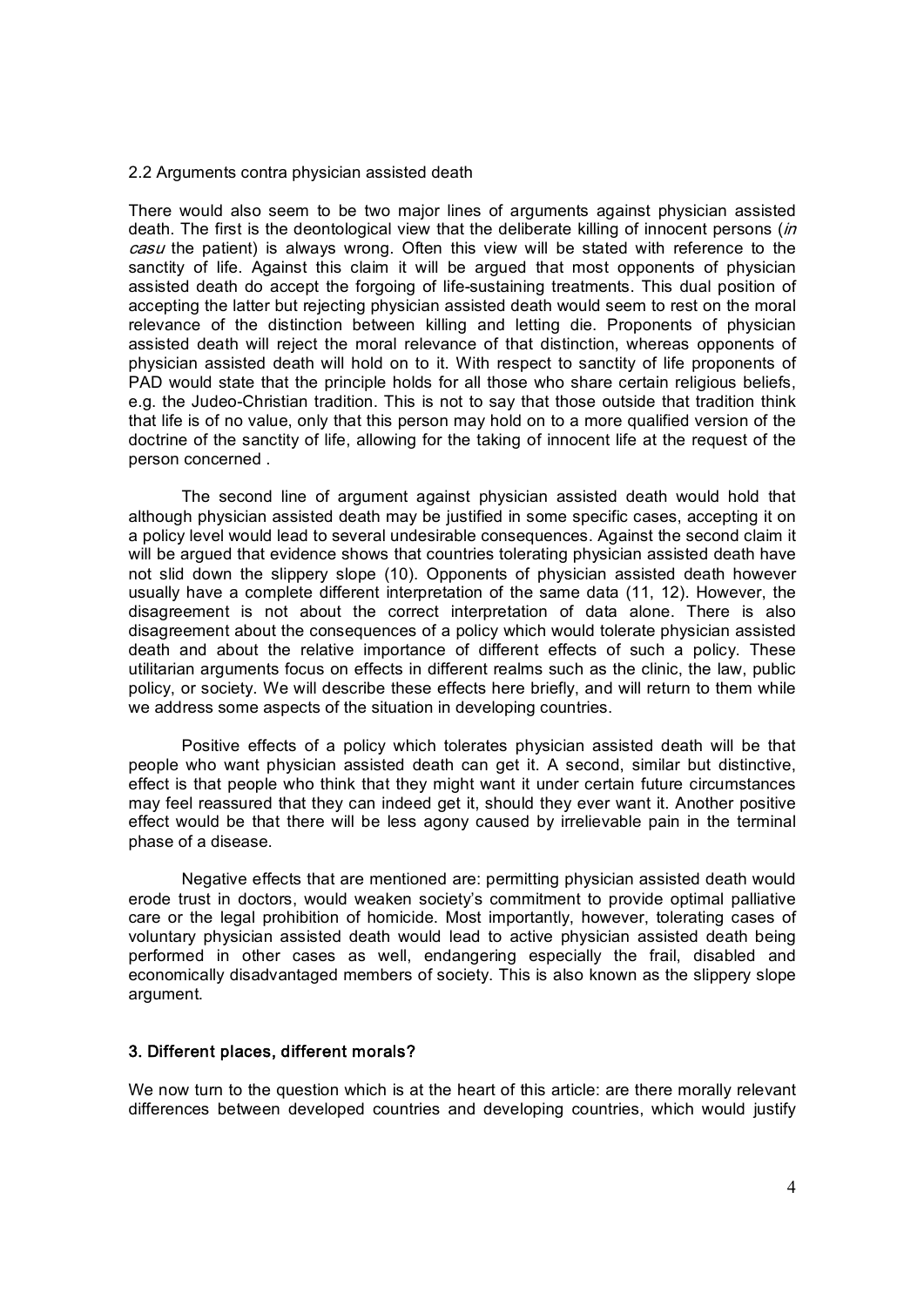different policies with respect to physician-assisted death? In order to answer this question we will go over the arguments described in the previous section.

### 3.1 Arguments pro physician assisted death

At first sight it may seem obvious that the first of the two major arguments supporting physician assisted death (autonomy) will do so equally well in the United States, Canada, the Netherlands as in developing countries. Autonomy is grounded in the respect that we owe to human beings as human beings. This respect for autonomy is a moral obligation in affluent countries as much as in developing countries. This is also reflected in the UNESCO declaration on universal norms in bioethics which was adopted in October 2005.  $(13)$ 

However, it is often claimed that in developing countries, autonomy is frequently or routinely constrained. Lower levels of education than in developed countries, at least among the poor, mean less familiarity with legal options, including options in medical contexts, less capacity to choose among them, and less ability to negotiate a complex health care system. Illiteracy means that people are unable to read resource materials, utilize print and digital information sources such as newspapers, journals, and the web; less able to express their wishes in writing, and so on. Such limitations particularly constrain women, for whom levels of education are typically lower in developing countries, but everyone—both women and men—suffer from the limitations of autonomy that poor education means.

Low levels of education are not the only limitation on autonomy in developing countries. Low socioeconomic position means much less capacity to negotiate and utilize a system, assert one's rights, explore and pay for alternatives. Low levels of political power and high levels of prejudice of various forms, including race and class prejudice between and among various subgroups, clans, tribes, and so on, may also exacerbate the constriction of autonomy: The preferences and wishes of people of the group against which prejudice is directed are often not regarded by the politically controlling group as worthy of respect. This catalog of reasons for which autonomy is said to be limited in the developing world could be greatly extended: the point is that the poor and disadvantaged have less say than the powerful in how their lives go. Thus, given these challenges to the very possibility of genuine autonomous choice, the argument from autonomy for PAD appears to be undercut. In spite of these constraints, however, we think that people have the right to be treated as autonomous persons. It may be that the possibilities to effectuate one's decision are limited by the circumstances but it does not follow that the possibilities to decide are limited as well.

In the previous section we mentioned two other counterarguments against patient autonomy as a reason for accepting physician assisted death: the dispute about the real meaning of a request for physician assisted death and the rejection of the freedom to annihilate freedom by taking life. Whatever one thinks of these counterarguments, we submit that their force (or weakness) is exactly the same, whether applied to affluent or to developing countries.

With respect to well-being it goes without saying that unbearable suffering is not an exclusive feature of affluent countries. It might be true that there is even more of that kind of suffering in developing countries, since there is less access to adequate health care.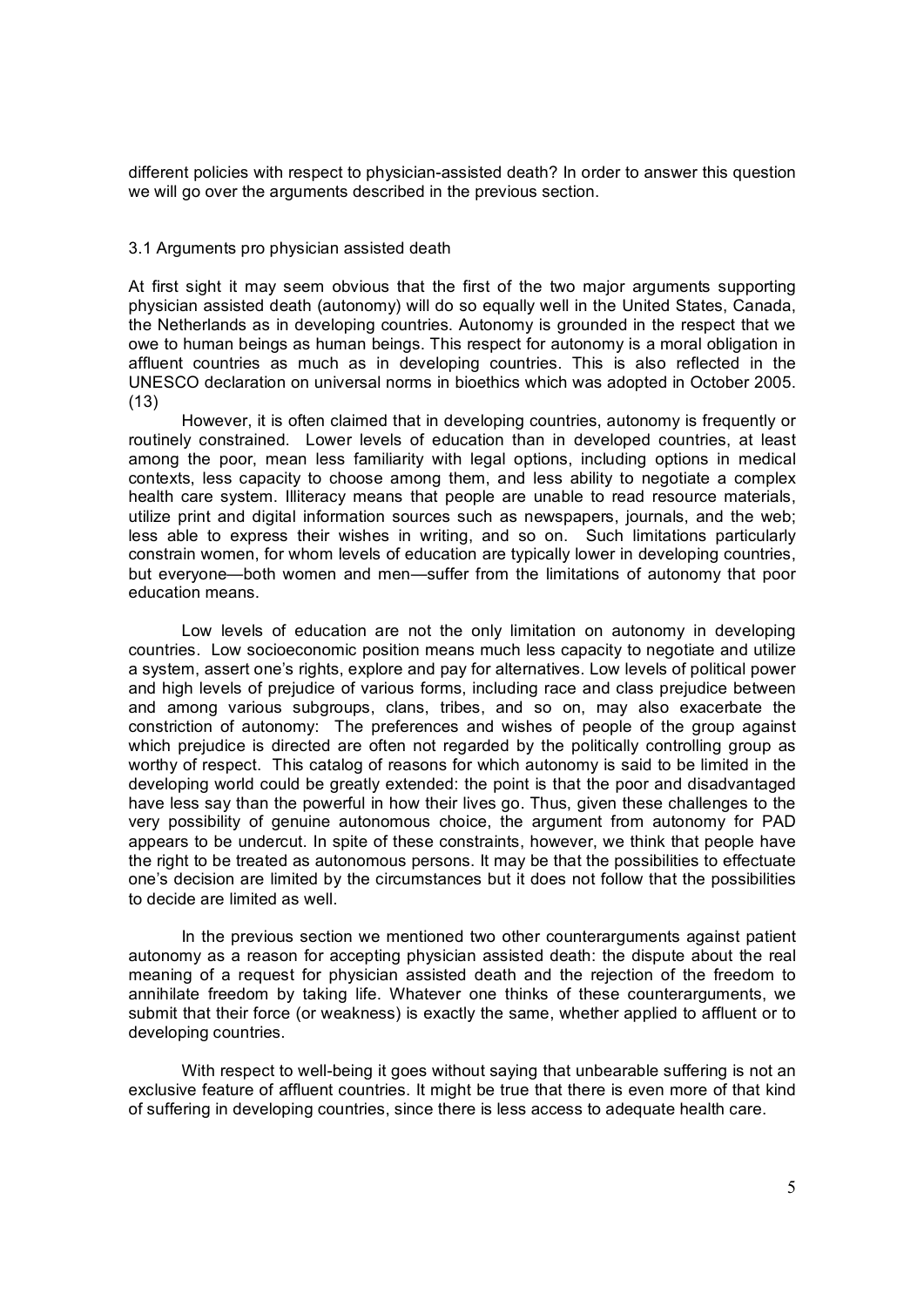In Argentina, for example—though hardly among the poor nations—palliative care, designed to reduce or eliminate pain especially in terminal illness, is barely available. Palliative care is not recognized as a medical specialty in Argentina, and payment for palliative care is not included in most health plans.<sup>2</sup> As of May 2005, there were just four palliative care beds in hospitals in Buenos Aires, serving a country with a population of almost 40 million. $3$  Or consider Saudi Arabia, also a nation of comparative affluence: Although a palliative care service had been established at the King Faisal Specialist Hospital and Research Center in Riyadh in 1992, it was not until a joint symposium of Saudi physicians and the European Society for Oncology took place a decade later that a fatwa was obtained from the religious authorities to condone the use of morphine, recognized as the most effective palliative drug—indeed, the gold standard of pain control  $-$ in patients with advanced cancer.<sup>4</sup> One commentator, recognizing the scope of poverty and lack of resources even in the midst of affluence, describes this palliative care program as "a commendable initiative—one of the few islands of care in a sea of suffering."

Or consider Thailand: one study reported that patients with HIV or AIDS were told by their doctors upon diagnosis that "nothing could or would be done for them"; the study comments with a good deal of irony that this "evidently did not help their pain management."<sup>6</sup> The study further reports that, in part due to social isolation and negative attitudes about HIV/AIDS as well as physician fears of opioid addiction and the strict national drug legislation in Thailand, many patients both in centers and in the community "have to endure unrelieved pain."<sup>7</sup> In India, palliative care facilities for AIDS patients are practically non-existent, and for patients with cancer, late diagnosis compounds problems of pain control: patients commonly first present and are diagnosed only after they have developed "huge ulcers, often with maggot infestation," and pain management is corresponding more difficult. $8$  Furthermore, many states in India have no medical facilities that dispense morphine, and palliative care is not in any case available to the needy: poverty is so pervasive, comment observers, that one is often "overwhelmed with the enormity of the problem<sup>"9</sup> and the evident impossibility of providing adequate pain control. In the 36 Western Pacific Region countries, less than half (48%) of patients and families are informed of the possibility of alleviating symptoms of disease among the dying, only a fifth (21%) of primary care health workers receive training in palliative care or hospitals have adopted WHO guidelines for palliative care, and in only 41% is morphine available at

<sup>&</sup>lt;sup>2</sup> Gustavo C. De Simone, "Palliative Care in Argentina: Perspectives from a Country in Crisis," in Pain and Palliative Care in the Developing World and Marginalized Populations: A Global Challenge, ed. M. R. Rajagopal, David Mazza, and Arthur G. Lipman. The Haworth Medical Press, 2003, 23-43, p. 35.<br><sup>3</sup> Personal communication, discussant, FLASCO seminar, May 2005.<br><sup>4</sup> Alan Nixon, "Palliative Care in Saudi Arabia: A Brief History," in *Pain and Palliative Care in the* 

Developing World and Marginalized Populations, 45-49, p. 49.<br><sup>5</sup> M. R. Rajagopal, "Commentary: Lessons Learned from Saudi Arabia," in *Pain and Palliative Care in the Developing World and Marginalized Populations*, 51-52,

<sup>&</sup>lt;sup>6</sup> Meg Spencer, "Pain Relief in Thailand," in *Pain and Palliative Care in the Developing World and Marginalized Populations*, 53-64, p. 59.<br><sup>7</sup> Ibid., p. 55, 59.<br><sup>8</sup> M.R. Rajagopal and Chitra Venkateswaran, "Palliative Care in India: Successes and Limitations,"

in Pain and Palliative Care in the Developing World and Marginalized Populations,  $121-128$ , p.  $^{9}$  Ibid., pp. 122, 124.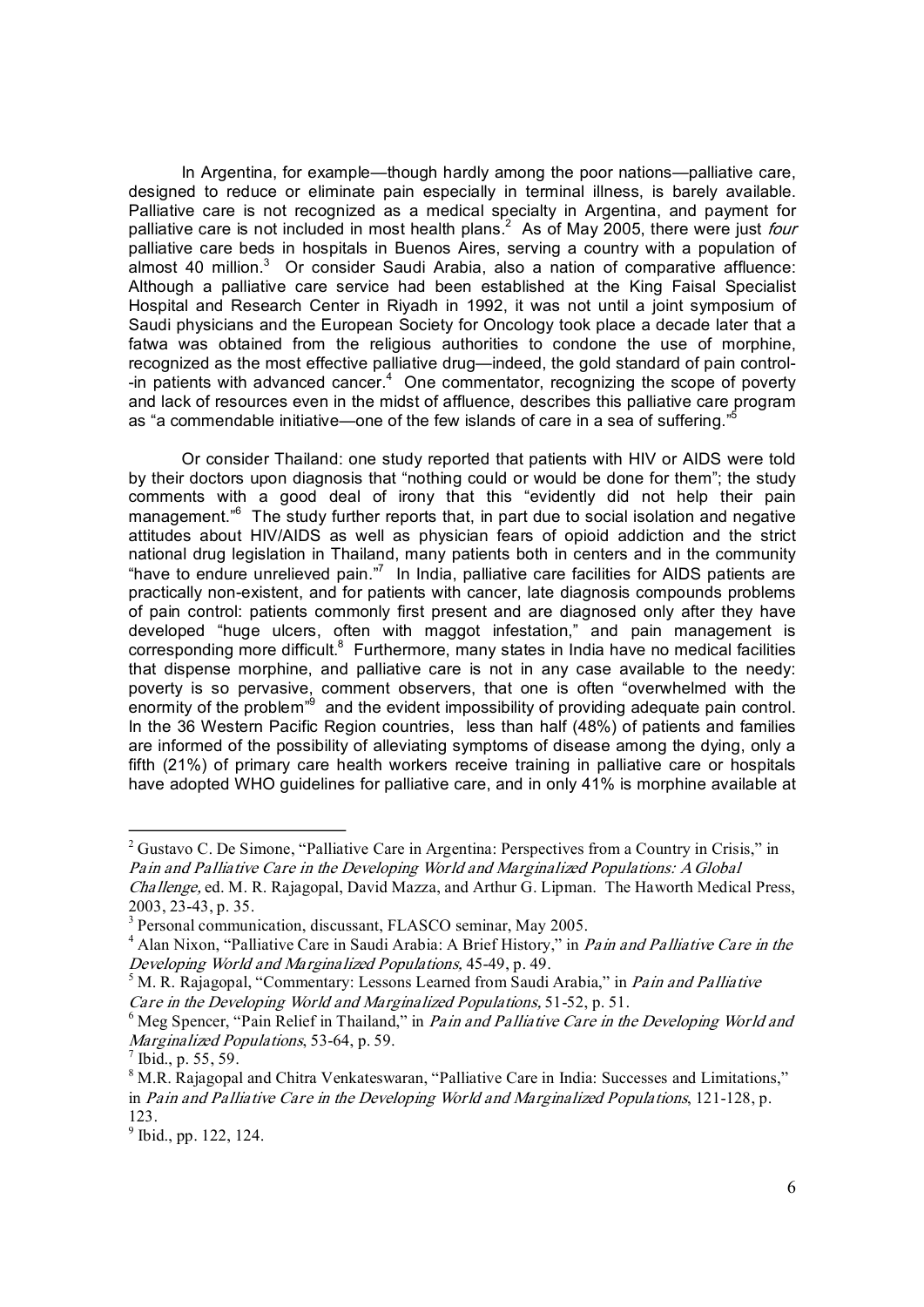the primary health care level.<sup>10</sup> And as of 2003 in Uganda, legally prescribed morphine for palliative care is available only to people to have access to doctors—and so excludes residents of many rural areas of Uganda.<sup>11</sup>

As stated in the previous section, the voluntary request of a patient is a necessary but not a sufficient condition for a physician to comply with that request. The physician must also be convinced that there is unbearable suffering without the prospect of relief. In the Netherlands e.g., a case of PAD will not be accepted when a reasonable palliative alternative exists. This means that one assumes that there is suffering that *could* be adequately relieved though in fact it is not, and suffering that is relievable only by death. The frequency of the latter kind of suffering is the subject of fierce debates, but that debate needs not to be addressed here. Our problem is with the word 'could', because in order to know what is possible you have to define your scope. Does this refer to possible relief anywhere in the world or to generally locally available treatments? What standard of care should be applied to evaluate the request for physician assisted death of a person in a developing country who suffers unbearably: a global or a local?

Interestingly, the question concerning the standard of care at the moment is hotly debated in quite another context: that of international clinical research projects. Clinical research is conducted according to international (ethical) guidelines, e.g. the WMA Declaration of Helsinki. Originally these ethical guidelines focused on informed consent, scientific validity and a proper balance of benefit over burdens. In recent versions of the guidelines a new (additional) emphasis can be discerned. The new emphasis reflects the idea that we should prevent one part of the world becoming the experimental garden of another part. This is a real danger when one considers the comparator in randomized clinical trials. Some have suggested that we can offer placebo (i.e. no therapy) to control groups when the research subjects are not denied care or treatment they would ordinarily get (14). Thus respondents could be searched and found but left untreated because of the poor local standard of care. Others would consider this use of placebo as exploitative and argue for a global standard of care (15, 16).

While we do think that in case of international research a global standard should be applied, we see relevant differences in the case of PAD. In case of a research project someone (a researcher) tries to find respondents with a certain disease, and then provides the intervention only to some of them, knowing what could be done to treat the condition of all of them. Not providing treatment in those cases amounts to negligence. In case of PAD the actor who knowingly withholds treatment does not exist. Therefore, we think it would be unfair to deny someone's request for physician assisted death because maybe (possibly) somewhere in this world a treatment exists that could relieve that patient's suffering. The world needs not to become ideal before we can justifiably grand a request for PAD (setting aside the question whether in such a world one would ever need to ask for PAD).

<sup>&</sup>lt;sup>10</sup> Sandro Pampallona and Paola Bollini, "Palliative Care in Developing Countries: Why Research Is Needed," in Pain and Palliative Care in the Developing World and Marginalized Populations, 171182, p. 177, table 5.

<sup>&</sup>lt;sup>11</sup> Helen Livingstone, Pain Relief in the Developing World: The experiences of Hospice Africa-Uganda," in Pain and Palliative Care in the Developing World and Marginalized Populations, 107-118, p. 113.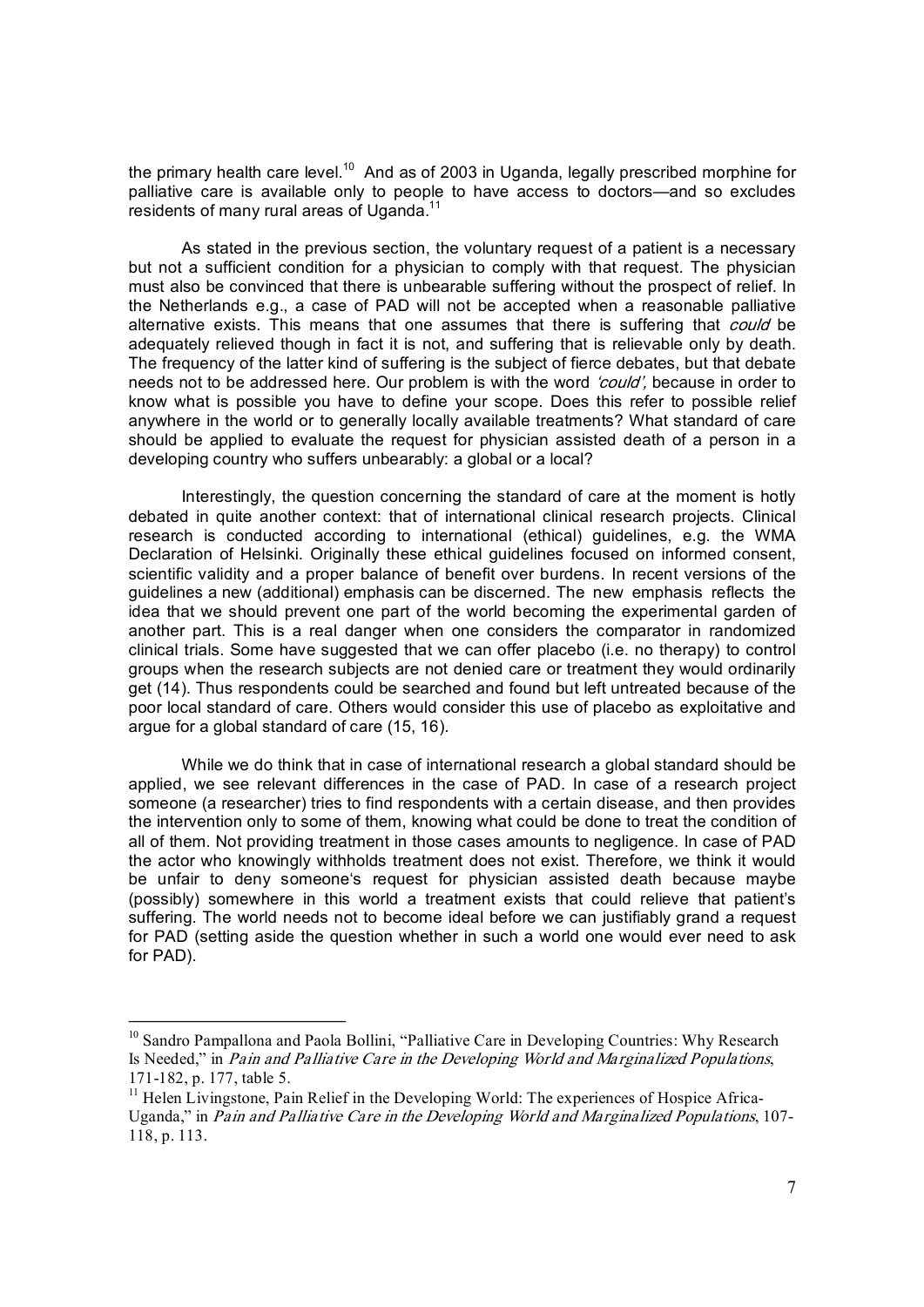Of course, this situation speaks for improving palliative care facilities, expanding the availability of morphine (the gold standard), improving access for all residents of a region to adequate terminal care, and in the bargain increasing education, enhancing empowerment, and ending poverty. In the meantime, however, people in the third world continue to die in pain. Thus the pervasiveness of untreated and in the third-world context untreatable pain in our belief strengthens the "pro' side of the argument concerning PAD. The heightened likelihood of dying in unremediable pain speaks for allowing the person who wishes it to receive assistance in dying.

### 3.2 Arguments contra physician assisted death

We mentioned two lines of argument against physician-assisted death: a deontological and an utilitarian one. The deontological one referred to the difference between acts and omissions and to the sanctity of life. Again, we believe there is no relevant difference between affluent and developing countries with respect to the applicability of these specific arguments. The second line of argument against physician assisted death focuses on several undesirable consequences a liberal public policy would have in different realms such as the clinic, the law, public policy, or society. We will now try to evaluate these different effects for developing countries.

#### 3.2.1 Erosion of the moral centre of medicine

Often the fear is expressed that accepting PAD would make people lose trust in their physicians. Note that there is some vagueness in this expression. If it means that physicians will no longer be committed to prolong life in all circumstances, this is surely correct. The whole debate about end-of-life decisions in medical care is a response to the idea that this is not justifiable in all circumstances in the first place. The moral centre of medicine should not be vitalism, it should be the well-being of the patient. We therefore submit that physicians who do not show what the French call *acharnement therapeutique* (best translated as stubbornness) but who are prepared to evaluate the effect of their treatment from the perspective of the patient will gain in trust.

A second interpretation would concern the moral basis for accepting PAD. If that would be a right to die, in which self-determination is interpreted as a right to do with your life whatever you want, then indeed that basis might erode trust. The trust involved, however, does not concern only physicians but rather the trust people have in each other. Such an individualistic account of autonomy would leave little room for relations of trust at all (17). However, such an individualistic account of autonomy need not be the basis for accepting PAD. Moreover, if such an account would prevail, then not accepting PAD would certainly not be the solution to this problem.

The expression above may also mean that accepting PAD on request may lead to non-voluntary cases. That would amount to the slippery slope argument, to which we will return below. At this place, however, we should point to the erroneous assumption in this interpretation. The assumption seems to be that physicians once given the opportunity to kill their patients, will take it. There is no evidence for that. On the contrary, the common behaviour of physicians is to cure or to relieve suffering. This is probably true for virtually all physicians in all countries, including those in developing countries.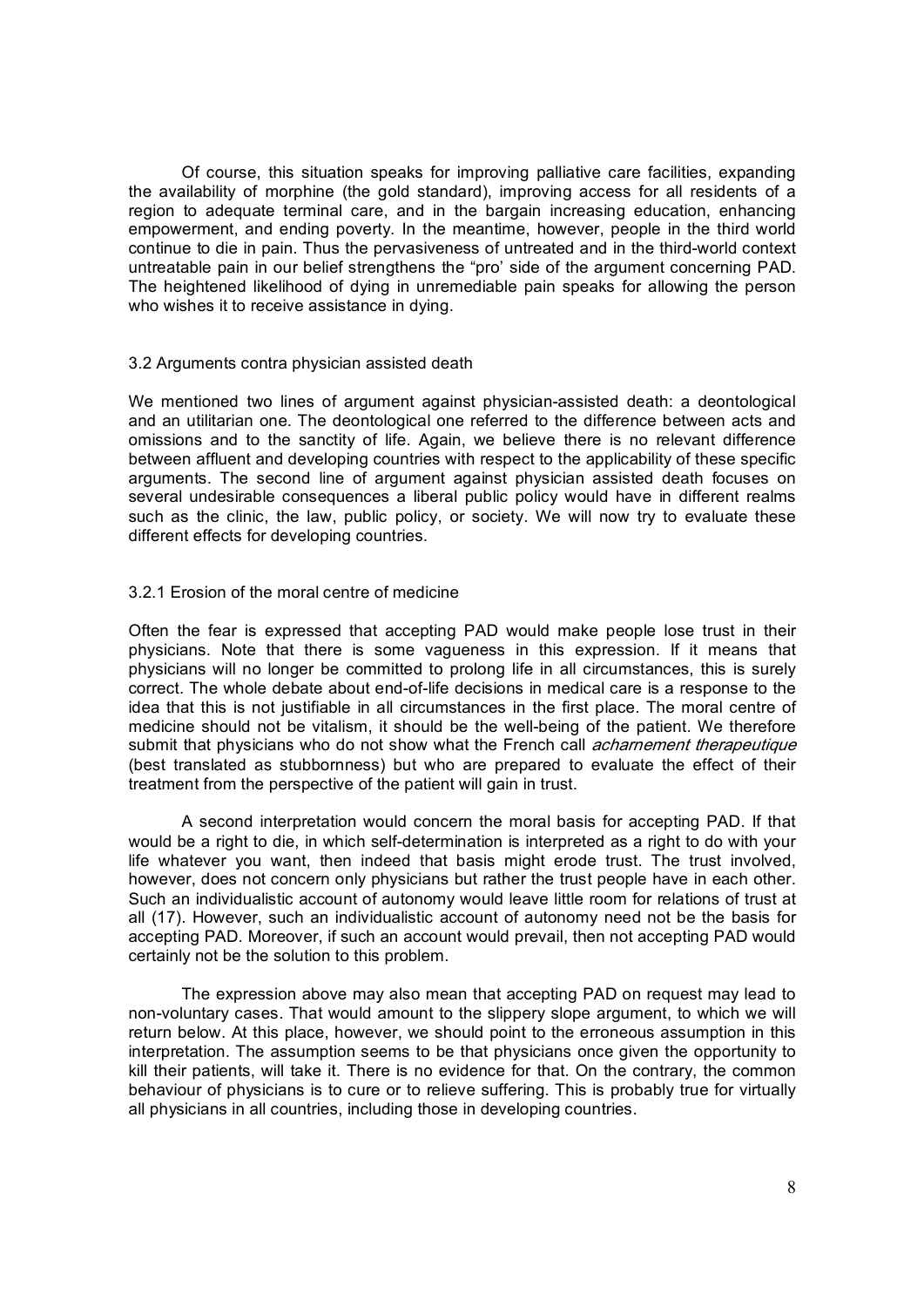#### 3.2.2 Erosion of society's commitment to provide optimal care

A second undesirable consequence of a liberal policy on PAD concerns society's commitment to provide optimal medical care. When euthanasia is available as a cheap alternative, people without adequate health care might feel pressured to make that choice. Since the difference between developed countries and developing countries is to a large extent an economic one, the discussion of this argument will be very relevant for our purposes.

We should start by saying that there is some empirical evidence that end-of-life decisions in developed countries do not lead to savings of cost. (18, 19) For example, it has been estimated that assisted suicide can save less than 0,1% of the health expenditure in the US (20). Of course, the fact that in these studies patients for whom end oflife decisions were taken received as much care as did other patients can only be interpreted against a background of a situation of relative wealth.

But what about the relation between society's commitment to care and PAD? It is sometimes argued that PAD cannot be made available to people in vulnerable groups whether specific groups in the first world or, we might add, the huge poverty-stricken populaces of the third—because that would lessen pressures for the improvement of background circumstances. What is particularly disturbing about this argument that PAD must not become available to people in vulnerable groups is the usually tacit assumption that the sufferings of those who, because they are in vulnerable circumstances where PAD cannot be allowed, will serve as leverage for improving the provision of such things as adequate terminal care, adequate pain control, and the like. The evidence appears to be the other way around. Pain management was improving in the Netherlands before PAD was fully legalized, but has continued to do so at an increasingly rapid rate (21). In Oregon, it has been particularly since the original passage of Measure 16 in 1994 implementation of which was delayed until 1997—that pain control has been extensively improved, reflected in higher rates of morphine usage, better access to Hospice, higher rates of advance directives, and higher rates of death at home rather than in institutional settings. It is legalization or the prospect of immediate legalization which appears to contribute to the improvement of terminal care and pain control at least in developed countries. Consequently the argument that not permitting PAD will serve as leverage for better pain control and terminal care is not only callous in the extreme towards those suffering inadequately controlled pain now—in Kantian terms, these people are being used for the benefit of others, being treated as means to ends that do not have to do with themselves—but there is evidence suggesting that it does not work, or not as well as legalizing PAD.

The argument might also mean that people without adequate medical care will opt for PAD because of financial reasons. As stated above there are good arguments to hold that an individual who has no access to health care can justifiably ask for PAD. At the same time it is clear that from a public health perspective the response to poor population health should be the improvement of health care, not legalizing PAD. The focus of health policy should be on gains in life-expectancy and on improvements of palliative care for persons for whom this goal was not reached. We submit that countries legalizing PAD should have a system of health care that does provide a decent minimum of care to its inhabitants. This would not be restricted to but should certainly include palliative care.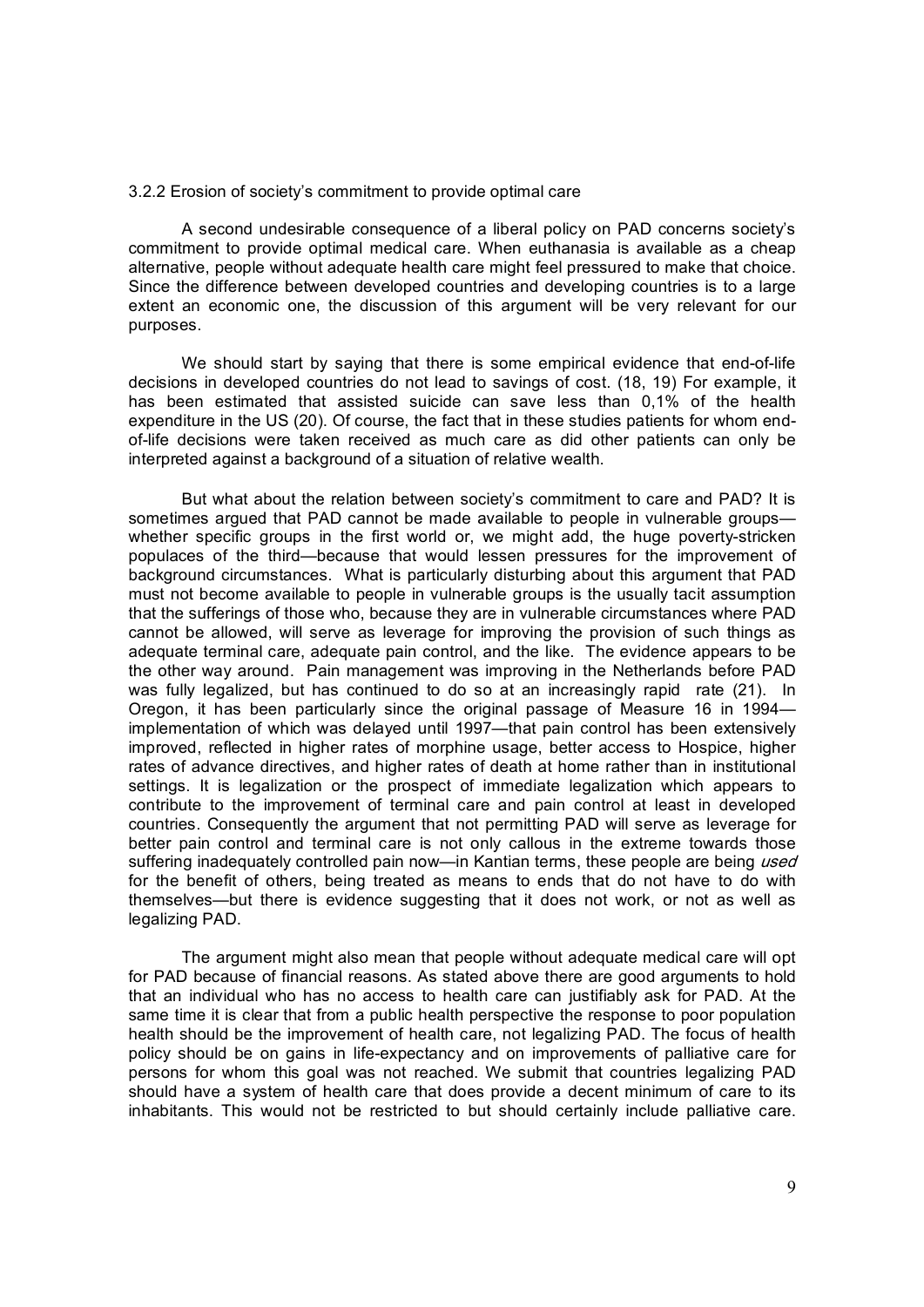Allowing PAD without striving for a decent health care would deprive people from a normal range of opportunities and would thereby amount to a violation of human dignity.

In conclusion: countries that want to develop a liberal policy towards PAD have a strong obligation to improve (access to) palliative care at the same time.

#### 3.2.3 Erosion of general legal prohibition of homicide

Another counterargument against tolerating PAD could be that it undermines the fundamental prohibition of civilized societies not to kill. The classical arguments against this position are that carefully circumscribed exceptions (e.g. a policy should tolerate only PAD on request) and a system of societal control should minimize the danger. This is easier said than done, however. Even in the Netherlands, where the euthanasia law is supported by a large majority of the population and of the physicians, physicians still seem insufficiently prepared to be transparent. The frequency with which cases of euthanasia are reported to the review committees is still only approximately 50% (2). Apparently it is difficult to find the appropriate way to achieve societal control. One could imagine other systems of control that are less dependent on the willingness of physicians to report cases, but this is clearly a question that merits more attention then can be given here.

The problem of societal control might prove even bigger in developing countries then in others. In some of these, widespread bureaucratic and police corruption make it almost impossible to organize an effective control system. In such circumstances introduction of PAD would be difficult since the chance of misuse would clearly be increased. As stated above with respect to a decent minimum of health care, some minimal form of a constitutional state that has the possibilities to set up a viable mechanism to monitor and control end-of-life practices is necessary.

We have now touched on the issue of human rights. We by no means claim that all developing countries show little respect for human rights, or that so called developed countries do much better in this respect. But at the same time we feel it is reasonable to state that some of these countries do not have a strong tradition of respect for human rights. If this is true, then this might provide a background in which human life is not valued the way it should be. Respect for human rights again is a prerequisite for accepting a liberal policy with respect to PAD. The claim that you need respect for human rights and human life in order to be able to tolerate PAD might sound paradoxical. At first sight, one might think that proponents of PAD are the ones who show a lack of respect for human life! That interpretation is mistaken, however. As pointed out above, sometimes illness and dying come with such suffering that life is reduced to pointless surviving resulting in an undignified end of life. If all other palliative measures fail, then PAD may be justified in such cases.

### 3.2.4 Slippery slope

Last but not least is the slippery slope argument. The claim is that when you start with justifiable cases (e.g. voluntary) of PAD you will end up with unjustifiable (e.g. non voluntary) cases. Especially when the policy specifies that there should be unbearable suffering for a request of PAD to be fulfilled, it will be hard to deny PAD to suffering incompetent patients who cannot make such a request but would surely have done so,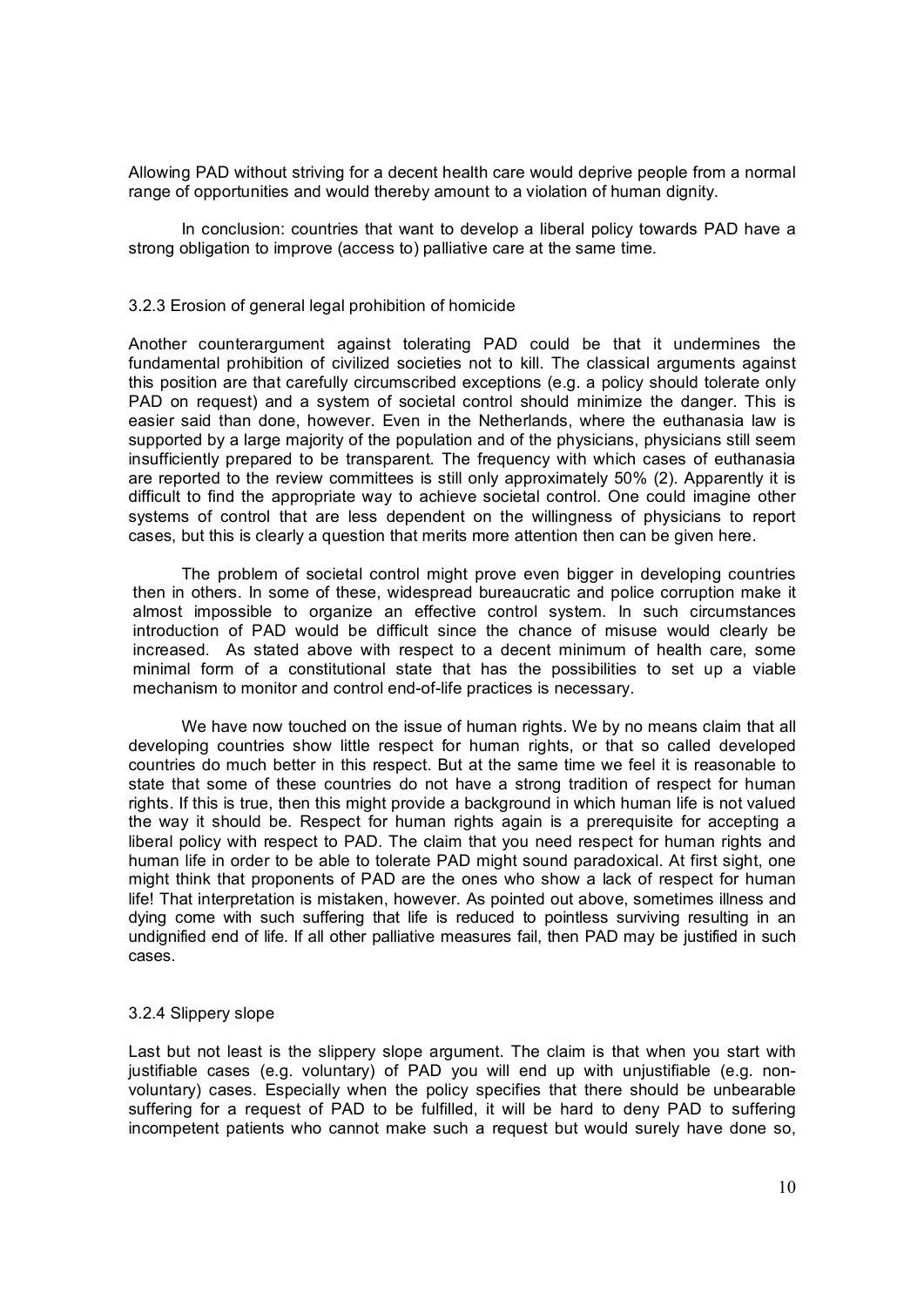were they competent. Both in the medical ethics literature and in court decisions it has been held unreasonable to continue life-sustaining treatment that a patient would not have wanted just because this patient now is incompetent. Thus the competent patient's right to refuse treatment has been extended to incompetent patients.

Although this logic might be applied to PAD as well, we now have empirical evidence to the contrary. It is certainly true that non-voluntary cases do occur in the Netherlands, but what we also know is that the occurrence did not increase in the Netherlands between 1991 and 2001. We also know that the prevalence is much higher in other countries (Australia, Belgium) that did not slide down the slope by tolerating euthanasia for years after years (22, 23). Recently, the results were published of an European study conducted in Belgium, Denmark, Italy, the Netherlands, Sweden and Switzerland (10). The study design was the same as the one used in previous studies in the Netherlands and in Belgium. In all countries, except for the Netherlands and Switzerland, which have a liberal policy towards assisted suicide, the incidence of non voluntary cases was higher than for physician-assisted death on request of the patient. Apparently, the occurrence of non-voluntary cases of PAD is at least independent from toleration of PAD and it may even be the case that an open and liberal policy is negatively associated with non-voluntary PAD.

This might also be true for developing countries. It may very well be that non-voluntary cases of PAD already exist, without control or real knowledge of the scope of it. If end-of-life decisions are made in a context in which it is hard to discuss them this creates the danger of arbitrariness on the part of physicians. End of life decisions are then taken without the request of the patient or without a frank discussion with the families. Hence, we think avoiding an open discussion is not an alternative: a transparent and public debate is essential in which all interested parties can express themselves.

One cannot deny however that a policy tolerating PAD leads to a continuous discussion about the borders of such a practice. All legal systems allowing assistance in dying have interpreted the issue as being part of medical practice. However, assistance in dying is not only asked for to bring an end to severe refractory physical suffering: requests may also partly or even predominantly originate from psychosocial or existential problems and in many cases the exact origin may not be identifiable. Legislation of physician assisted dying therefore inevitably involves further discussion of the medical borders of this practice: should it, for example, be allowed for types of suffering that do not originate from physical diseases per se, such as mental suffering due to depression or being tired of life at a very high age. Furthermore, it can be questioned whether assistance in dying should exclusively be given by physicians, especially when existential elements of suffering predominate. When society asks physicians to (also) act upon existential judgements they are not trained to make, the result is not only an extra emotional burden for physicians, but may also constitute a threat to the credibility of the moral and legal framework for the acceptance of physician-assistance in dying. Such debates however prove the existence of the logical form of the slippery slope argument, not the sociological one.

## 4 Conclusion

We think that arguments pro physician assisted death apply at least equally in affluent countries as in developing countries. The heightened likelihood of dying in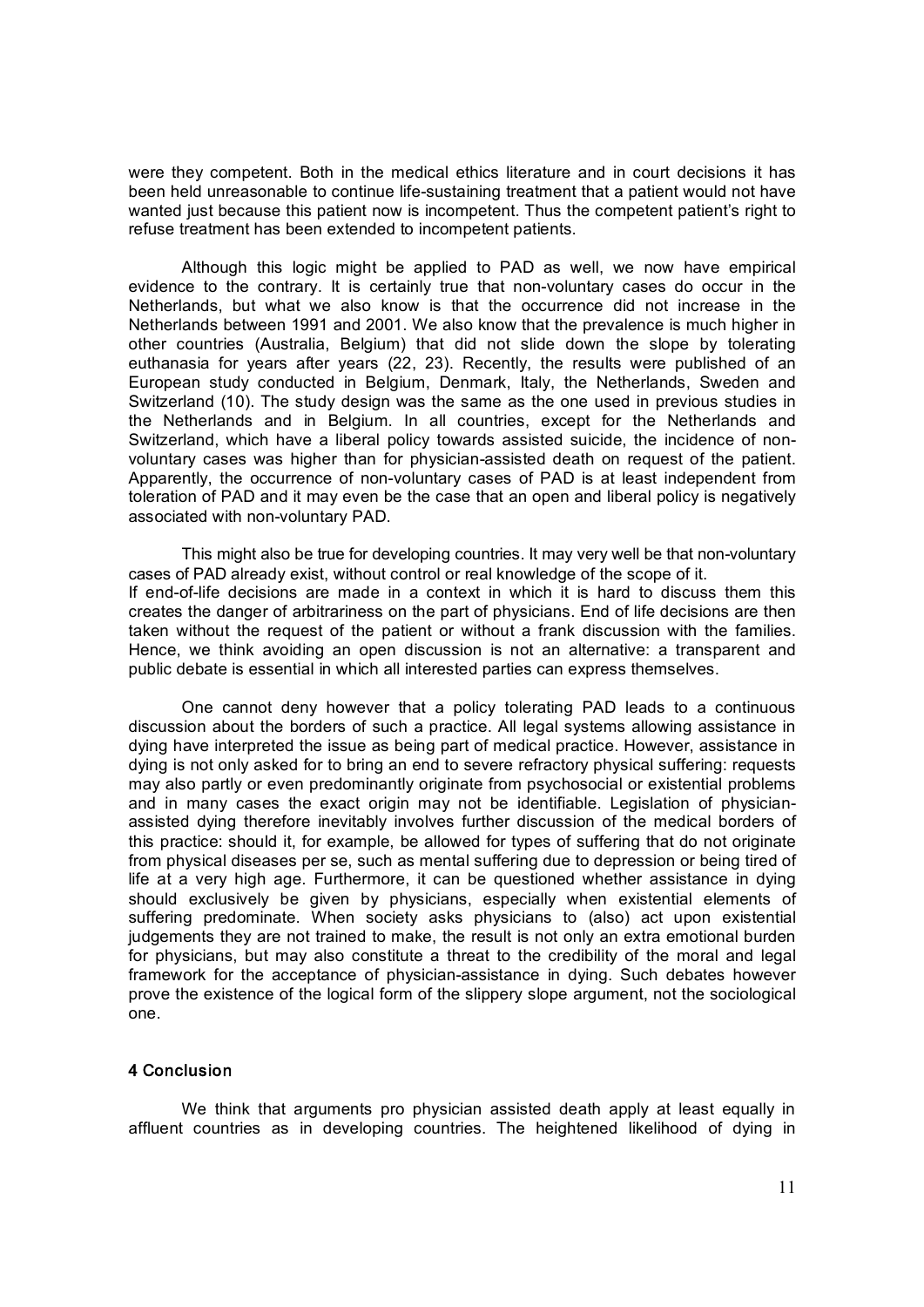unremediable pain strengthens the argument for legalization of PAD. Therefore we think that if PAD ought to be permissible anywhere, it ought to be permissible in developing countries. Some of the counterarguments however merit special attention in developing countries. Legalizing PAD should go together with an adequate health care, including an adequate palliative care, and with a form of societal control of PAD.

Would dying people in the third world actually seek PAD to avoid dying in pain, were it available to them? Surely the answer would vary from culture to culture as a function of beliefs about the significance of pain, the meaning of death, and similar matters. But the question we raised is whether aid in dying should be made available in the third world as a matter of policy to those who want it. Given that adequate pain treatment is simply not available and evidently will not be available any time soon in the third world, we can only guess that some will want PAD—maybe many, maybe not. Pain management in the developed world already falls far short of what it might achieve. People dying in the developing world, the studies cited earlier suggest, have far less adequate pain management—"a sea of suffering," the commentator on the situation in Saudi Arabia described it. Nevertheless, we have no way of knowing who would choose PAD or why, and because the topic is not much discussed in the developing countries, there are few spokespersons for the vast numbers of third-world poor who might tell us what they would choose if the option of assisted dying were open to them. Yet the proportion of dying people in the developing world who would actually choose PAD makes no difference to the moral argument here; the question is whether PAD should be permitted, if anyone wants it and a willing provider can be found. We think the answer must be yes.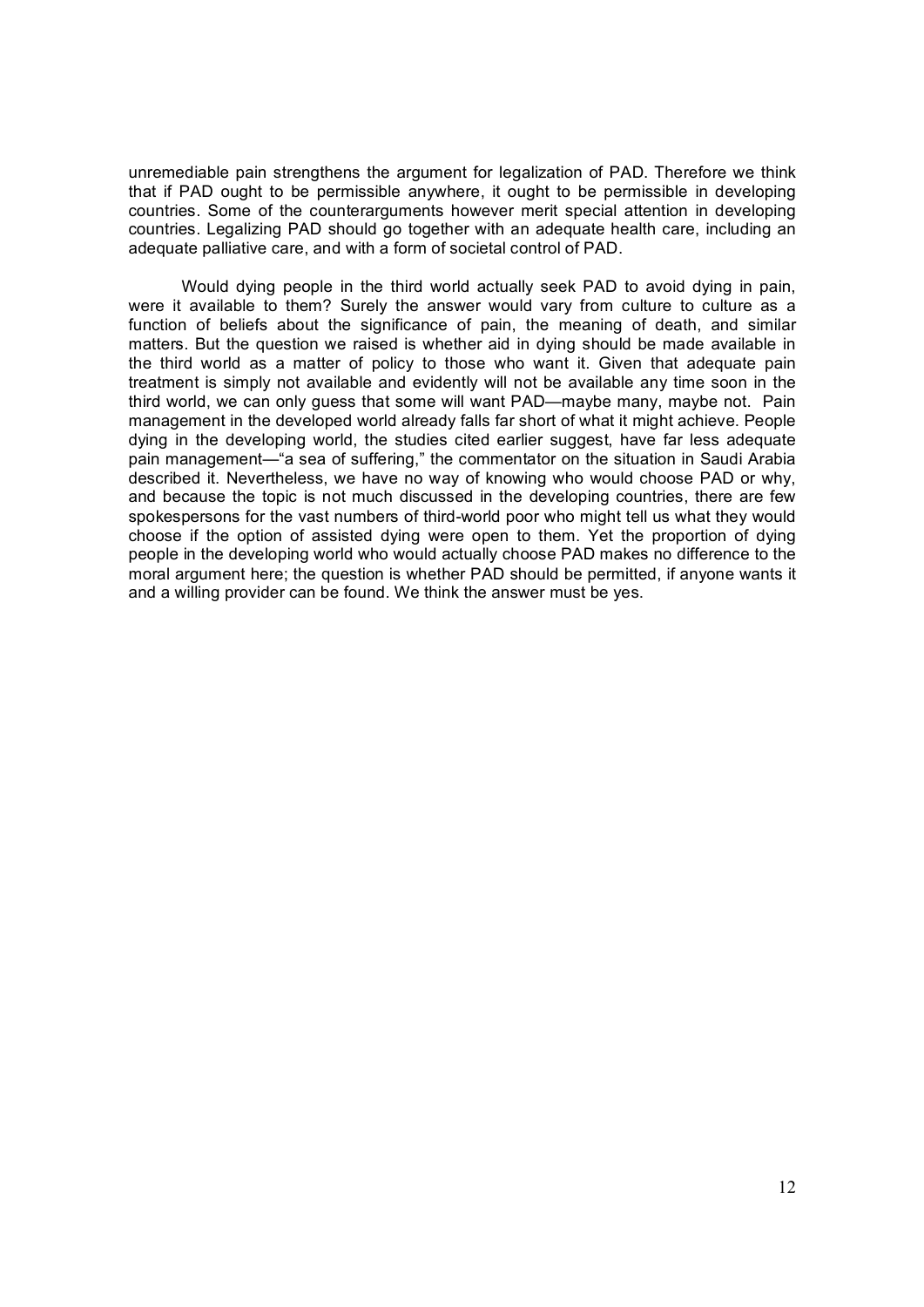### References

- 1. Weir RF. Physician-assisted suicide. Bloomington: Indiana university Press, 1997.
- 2. Delden JJM van. Visser JJF, Borst-Eilers E. Thirty years of experience with euthanasia in the Netherlands: focussing on the patient as a person. In: Quill T. Battin M (eds). Physcian-assited dying: the case for palliative care and patient choice. Baltimore: Johns Hopkins University Press, 2004 (p202-216).
- 3. United Nations Development Programme. Human Development Report, 2004, [http://www.undp.org](http://www.undp.org/)
- 4. Brock D. Voluntary active euthanasia. Hastings Center Report 1992; 22 (2): 10 22.
- 5. Finns JJ, Bacchetta MD. Framing the physician-assisted suicide and voluntary active euthanasia debate: the role of deontology, consequentialism, and clinical pragmatism. J Am Geriatr Soc. 1995; 43: 563-8.
- 6. Feinberg J. Harm to Self. The moral limits of the criminal Law. Vol III. Oxford: Oxford university Press, 1986.
- 7. Velleman JD. A right of self-determination? Ethics 1999; 109: 606-28.
- 8. Kamm F. Physician-Assisted suicide, the doctrine of double effect, and the ground of value. Ethics 1999;109: 586-605.
- 9. Delden JJM van. Slippery slopes in flat countries. J Med Ethics 1999; 25: 2224.
- 10. Heide A van der, Deliens L, Faisst K et al. on behalf of the EURELD consortium. End-of-life decision-making in six European countries. Lancet 2003; 362: 345-50.
- 11. Keown J. Euthanasia in the Netherlands: sliding down the slippery slope? In: Keown J, Euthanasia examined. Cambridge: Cambridge University Press, 1995.
- 12. Hendin H. The Dutch experience. In: Foley K, Hendin H (ed). The case against assisted suicide. Baltimore: Johns Hopkins University Press, 2002.
- 13. UNESCO. Universal Declaration on norms in Bioethics and Human rights. Paris, UNESCO, 2005.
- 14. Lie RK. Justice and international research. In: Levine RJ, Gorovitz S, Gallagher J (ed). Biomedical research ethics: updating international guidelines. Geneva: CIOMS, 2000.
- 15. Macklin R. Double standards in medical research in developing countries. Cambridge: Cambridge University Press, 2004.
- 16. Luna F. Is "best proven" a useless criterion? Bioethics 2001; 15: 273-88.